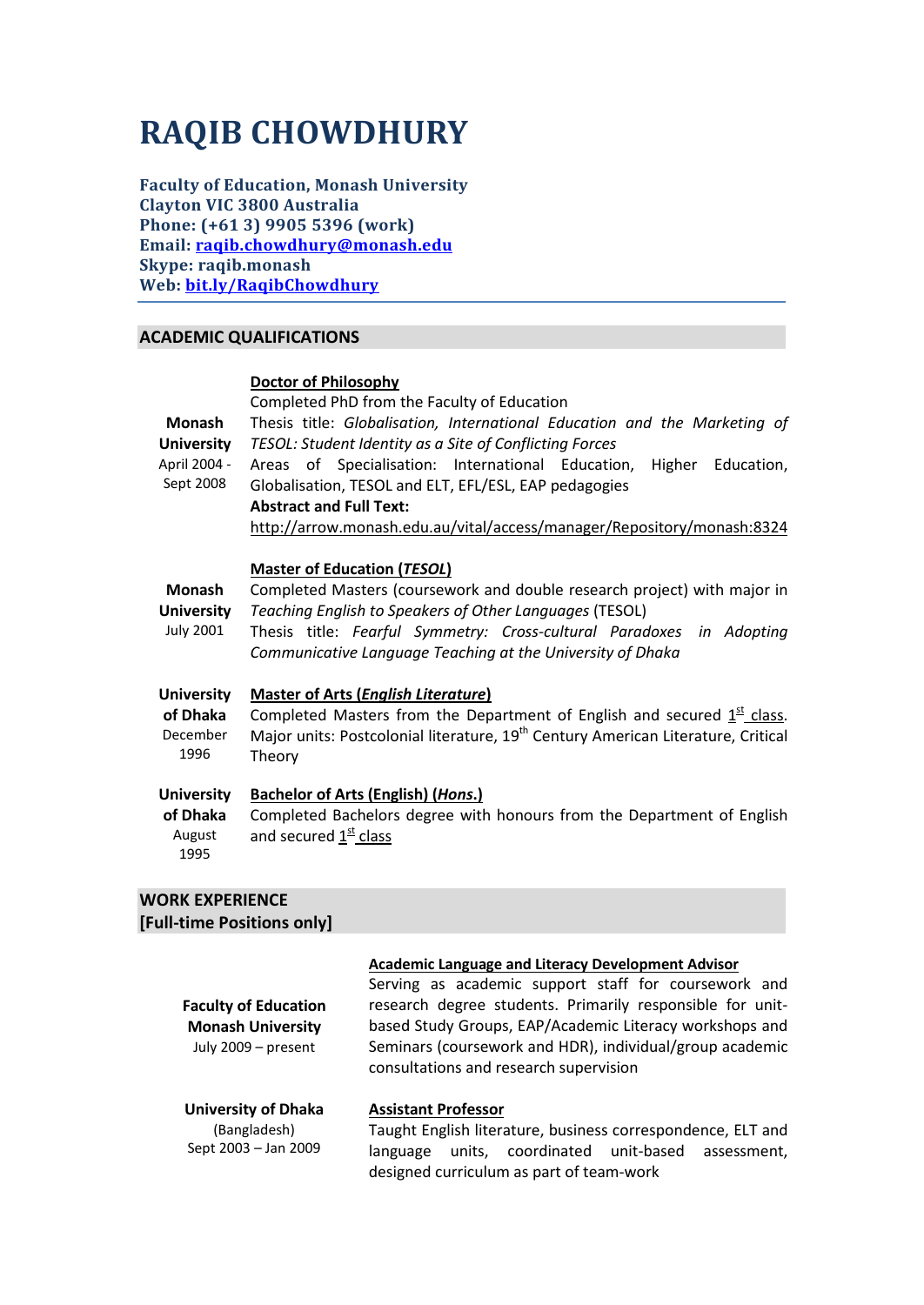| <b>Lecturer and Student Counsellor</b>                                                             |
|----------------------------------------------------------------------------------------------------|
| Taught English literature, business correspondence, ELT and                                        |
| language courses; helped design the Foundation Course in<br><b>English Textbook</b>                |
| Sr. Lecturer, Department Co-ordinator & Asst. Proctor                                              |
| Taught literature and language subjects; designed English<br>subjects; served as Assistant Proctor |
|                                                                                                    |

# **ADDITIONAL QUALIFICATIONS**

**Monash Institute of Graduate Research** Dec 2010

#### **Monash Institute of Graduate Research** April 2010

**CALT, Monash University** May 2005

**IELTS Unit, Victoria University & Monash College** August 2003- present

> **NAATI, Australia** August 2004

**The British Council, Dhaka** June 1998, March - May 1999

## **Accredited Research Supervisor- Level 2**

Trained as Level 2 Research Supervisor by Monash University

# **Accredited Research Supervisor- Level I** Trained as Level I Research Supervisor by Monash

University

# **Language and Learning Services Peer Tutor**

Trained as Peer Tutor in the *Peer Academic Communication Assistance* (PACA) programme in the Centre for the Advancement of Learning and Teaching (CALT) at Monash University

## **IELTS Examiner**

Trained and certified by The British Council, Dhaka and University of Cambridge ESOL Examinations as IELTS Examiner for Speaking and Writing at Victoria University (Dhaka) [BD-005] and Monash College (Melbourne) [AU-166]

## **Accredited Professional Translator (Level III)**

Certified and registered by the National Authority for the Accreditation of Translators and Interpreters, Australia, as Level III Professional Translator

## **Dhaka-Warwick University Link Programme**

Participated in training workshop organised jointly by the University of Dhaka and Warwick University on

- EAP (English for Academic Purposes)
- Curriculum Design
- Testing and Assessment of English Language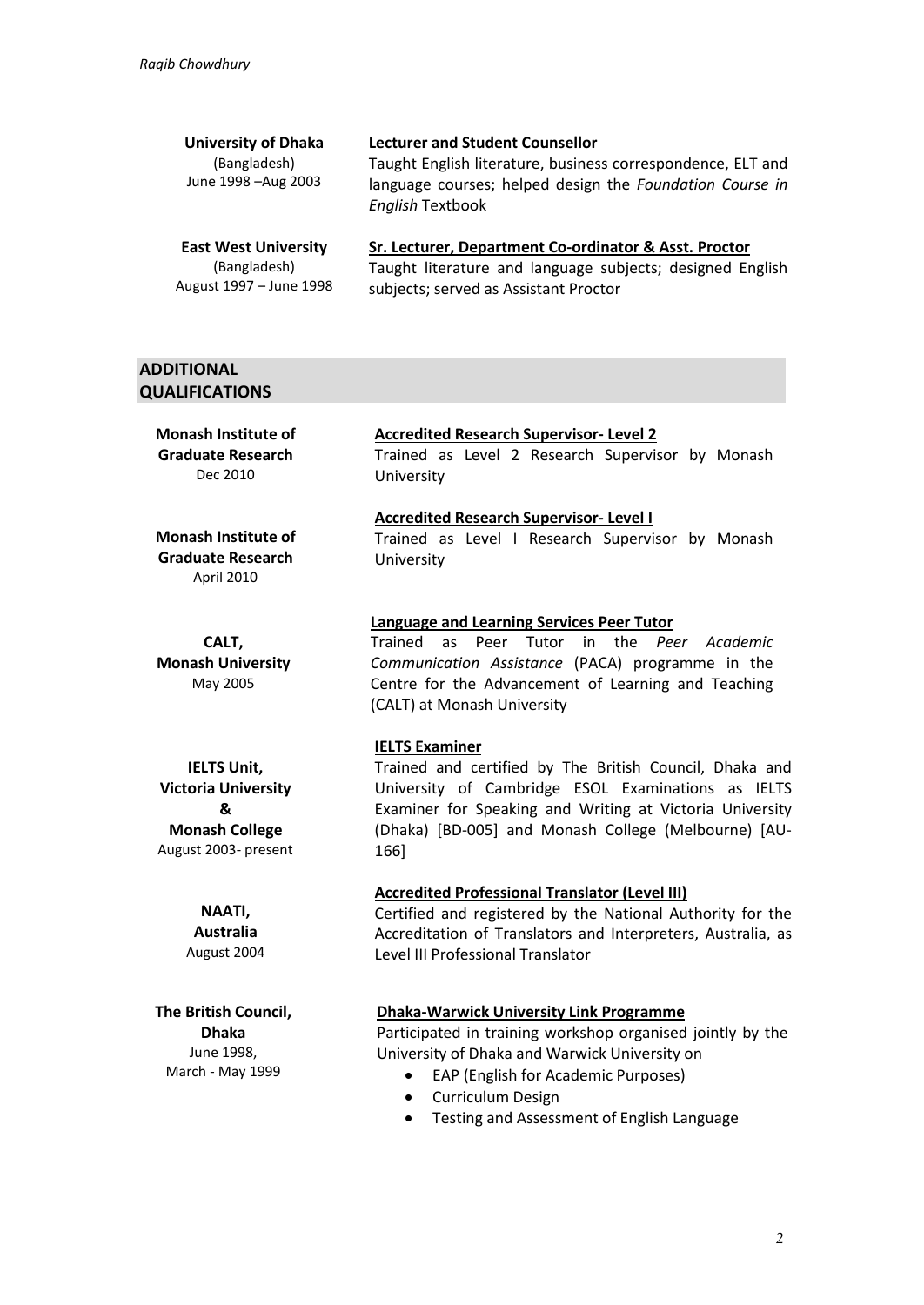#### **RESEARCH PUBLICATIONS**

#### **BOOKS**

- **Chowdhury, R., & Ha, P. L**. (2014). *Desiring TESOL and International Education: Market Abuse and Exploitation.* Bristol: Multilingual Matters.
- **Chowdhury, R., & Marlina, R.** (Eds.) (2014)*. Enacting English Across Borders: A Critical Study in the Asia Pacific*. Newcastle, UK: Cambridge Scholars Publishing.
- **Chowdhury, R., Sarker, M., Mojumder, F. A., & Roshid, M. M.** (Eds.) (2015, under contract). *Engaging in Educational Praxis: Connecting Policy and Practice in Bangladesh*. Amsterdam: Springer

## **BOOK CHAPTERS**

- **Chowdhury, R.** (2015, upcoming). Being and seeing Chakma: Constructing selves and others. In J. Brown & N. F. Johnson (eds.) *Children's images of identity: Drawing the self and the other*. Rotterdam: Sense Publishers
- **Marlina, R., & Chowdhury, R**. (2014). English in a post-appropriation world: Facing the new challenges. In R. Chowdhury & R. Marlina (Eds.), *Enacting English across borders: Critical studies in the Asia Pacific* (pp. *vii-xv*). Newcastle upon Tyne, UK: Cambridge Scholars Publishing.
- **Chowdhury, R., & Kamal, M.** (2014). Balancing conformity and empowerment: The challenges of critical needs analysis in an EAP course at Dhaka University. In I. Liyanage & T. Walker (Eds.), *EAP in Asia: Negotiating appropriate practices in a global context* (pp. 79-92). Rotterdam: Sense Publishers.
- **Chowdhury, R., & Farooqui, S.** (2009). Teacher Training and Teaching Practice: The Changing Landscape of ELT in Secondary Education in Bangladesh. In L. Farrell, U. N. Singh & R. A. Giri (Eds.), *English Language Education in South Asia: From Policy to Pedagogy*. Delhi: Cambridge University Press.
- **Chowdhury, R.** (2002). An Illuminating Life. In *Culture and Politics Essays in Honour of Professor Emeritus Serajul Islam Choudhury – a Festschrift*. The Dhaka University Press, Dhaka

#### **REFEREED JOURNAL ARTICLES**

- **Chowdhury, R., & Kabir, A. H.** (2014). Language wars: English education policy and practice in Bangladesh. *Multilingual Education, 4*(1), 16. doi: 10.1186/s13616-014-0021-2
- **Abdilah, H. & Chowdhury, R.** (2013). Gender and motivation: A case study of Iraqi immigrants in Melbourne. *The International Journal of Arts & Sciences*. 6(1), 231-239
- **Roshid, M. M. & Chowdhury, R.** (2013). English language proficiency and employment: A case study of Bangladeshi graduates in Australian employment market. *Mevlana International Journal of Education*, 3(1), 68-81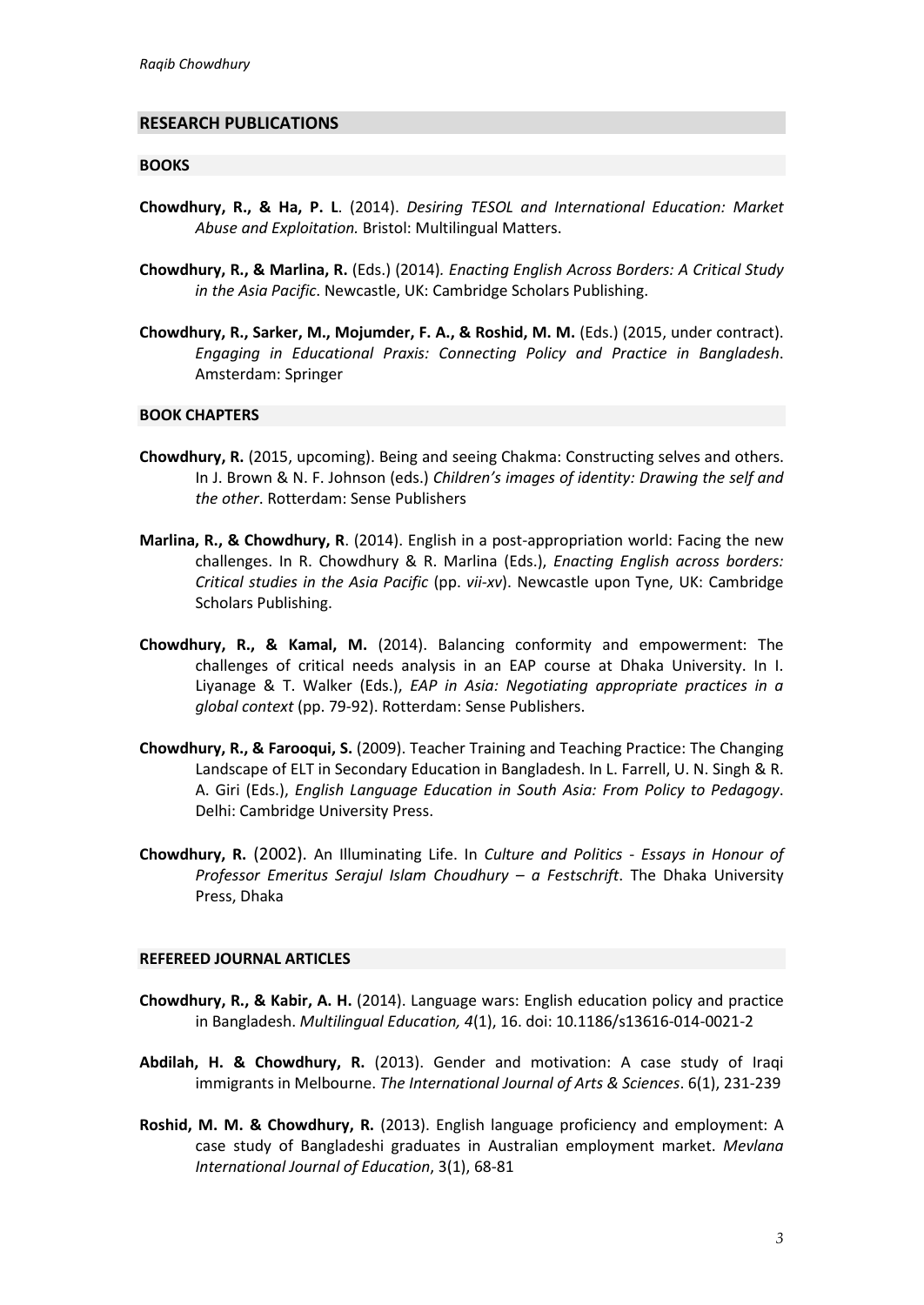- **Bao, D., Abdilah, H. M. & Chowdhury, R.** (2012). EFL learners moving to an ESL context: Motivating and demotivating factors in English language learning among Iraqis. *The New English Teacher*. 6(1), 125-144.
- **Chowdhury, R. & Ha, P. L.** (2008). Towards locally sensitive and meaningful pedagogy in ELT: Bangladeshi perspectives. *Asia Pacific Journal of Education*, 28(3) (*Special Issue*, September 2008), 305-316.
- **Chowdhury, R.** (2003). International TESOL training and EFL contexts: The cultural disillusionment factor. Australian Journal of Education, 47(3), 283-302<sup>[1](#page-3-0)</sup>.
- **Chowdhury, R.** (2001). *Fearful Symmetry: Cross-cultural Paradoxes in Adopting CLT at the University of Dhaka.* Unpublished M Ed Thesis, Monash University, Melbourne.
- **Chowdhury, R.** (2001). To West or not to West? The question of culture in adopting/adapting CLT in Bangladesh. *Journal of the Asiatic Society of Bangladesh, 46*(1), 183-194.
- **Chowdhury, R.** (2000). Colourless green ideas: Teaching grammar in the EFL class: a rethinking. *The Dhaka University Studies, 57*(2), 33-53.

#### **CONFERENCE PRESENTATIONS**

-

- **Chowdhury, R. & Farooqui, S.** (2008). *Teacher Training and Teaching Practice: The Changing Landscape of ELT in Secondary Education in Bangladesh*. Paper presented at the International Conference on Language Teaching & Learning. Hungkuang University, Taichung, Taiwan. 5-7 June.
- **Chowdhury, R.** (2007). *Fetishising TESOL: Professionalism in International TESOL learnerteachers*. Paper presented at the Cultural Studies Association of Australasia (CSAA) Annual Conference. University of South Australia, Adelaide, December 6-8.
- **Chowdhury, R.** (2006). *Reflections on Western TESOL pedagogies: Vietnamese and Bangladeshi perspectives*. Paper presented at the 4<sup>th</sup> Asia TEFL International Conference. Seinan Gakuin University, Fukuoka, Japan. 18-20 August.
- **Chowdhury, R.** (2006). *TESOL Marketing: Student Identity as a Site of Conflicting Forces*. Paper presented at the  $16<sup>th</sup>$  Biennial Conference of the Asian Studies Association of Australia (ASAA). Wollongong University, NSW, Australia. 26-29 June.
- **Chowdhury, R.** (2005). *Paradoxes in the Cultural Dichotomy of TESOL Marketing*. Paper presented at the Monash Education Research Community (MERC) Conference, Melbourne. 6-8 July.

<span id="page-3-0"></span><sup>1</sup> Winner of *Dean's Award* for Outstanding Research Publication 2003, Faculty of Arts, University of Dhaka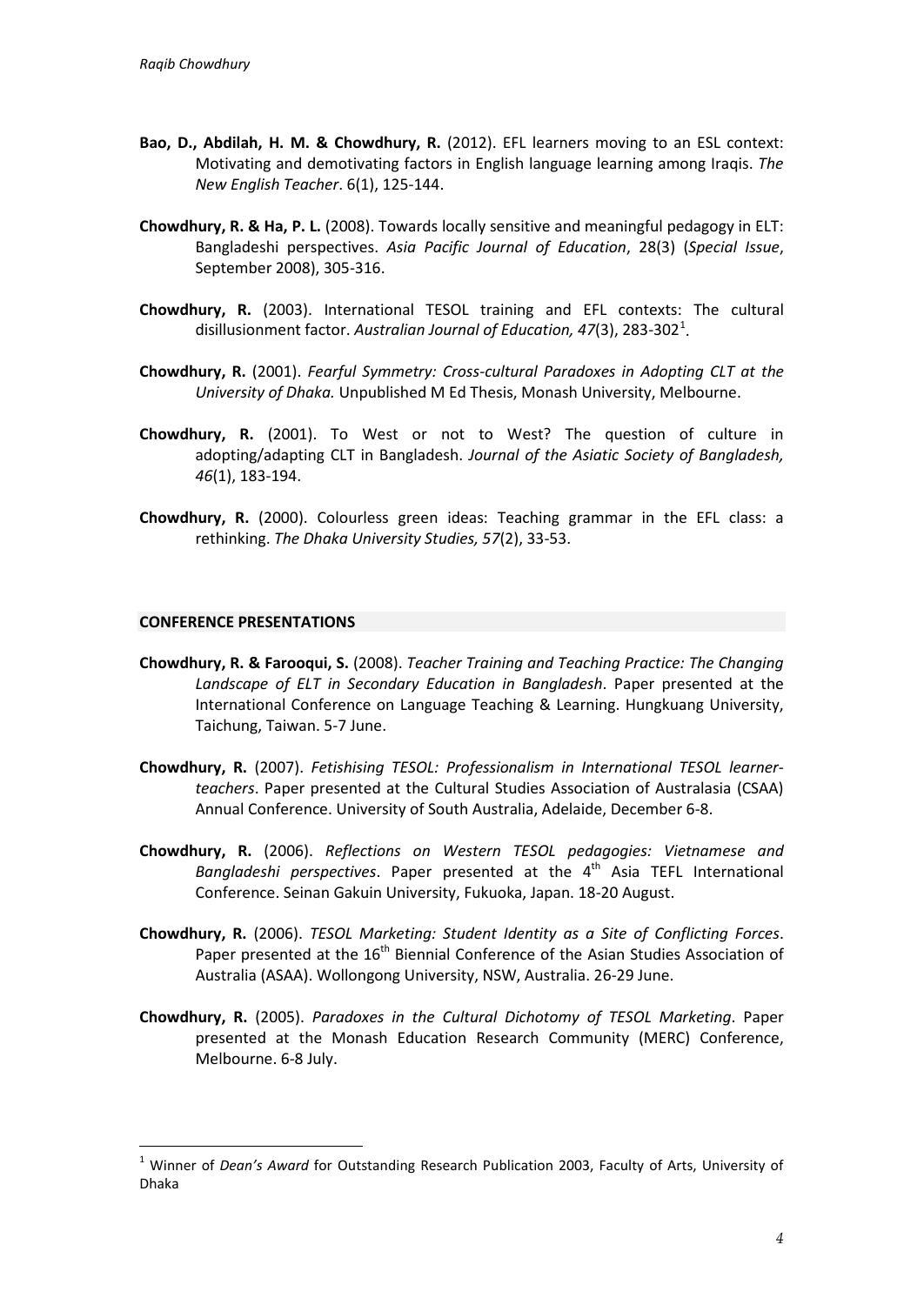# **COLLABORATION IN and CONTRIBUTION TO EDITED WORKS**

- *Co*-authored *English Two* (2003) Textbook of the SSC Programme of Open School of Bangladesh Open University
- *Banglapedia: The National Encyclopedia of Bangladesh* (2001-2003), Asiatic Society of Bangladesh, Dhaka
- *Advancing English Skills* (1998), Department of English, University of Dhaka

# **THESES EXAMINED**

- Autonomous Literacy in Question: A Critical Discourse Analysis of ELT Textbooks for High School Levels in Indonesia
- Korean University Students' Perception of Native and Non-native English Speaking Teachers in Melbourne
- What Role Does Silence Play in Second Language Acquisition? An Explorative Case Study
- *The Best Fish Swims Near the Bottom*: An Investigation into Attitudes and Perspectives of East Asian Students Towards their Reticence in Class
- Evaluating *New Talking Out*, an EFL Speaking Course book for University Students in Vietnam
- Exploring the Possibilities of Employing Blogs in Teaching and Learning EFL Writing: Case Study at a Vietnamese University
- English as an International Language in Japan: Language Learning and Identity
- Representations of Natural Character Building in Indonesian EFL Textbooks: A Qualitative Case Study
- Speaking Out or Keeping Silent: International students' Identity as Legitimate Speakers and Teachers of English
- Comparing the Application of Communicative Language Teaching (CLT) Toward Primary, Secondary and University Teachers in Indonesia
- What Drives Recently Arrived Iraqi Immigrants Families to Learn English in Australia?
- Communicative Language Teaching: Overseas vs. Locally Trained EFL Teachers' Perspectives in Taiwan
- Teachers' Beliefs and Adaptation of EFL Textbooks: A Case Study in Chinese High **Schools**

# **RESEARCH SUPERVISION**

- Learning to help teacher educators develop reflective practices: An autoethnographic case study (Doctorate)
- Code-switching and its implications on pedagogy and learning: A case study of a Japanese university (Masters)
- Teachers' perceptions towards the English-only policy: A case study of Secondary Schools in South Korea (Masters)
- Bilingualism in Indonesian children: The influence of second language acquisition on first language competence (Doctorate)
- Pre-service English Teachers Professional Identity Formation within the Teaching Practicum: A Case Study of Riau University, Indonesia (Doctorate)